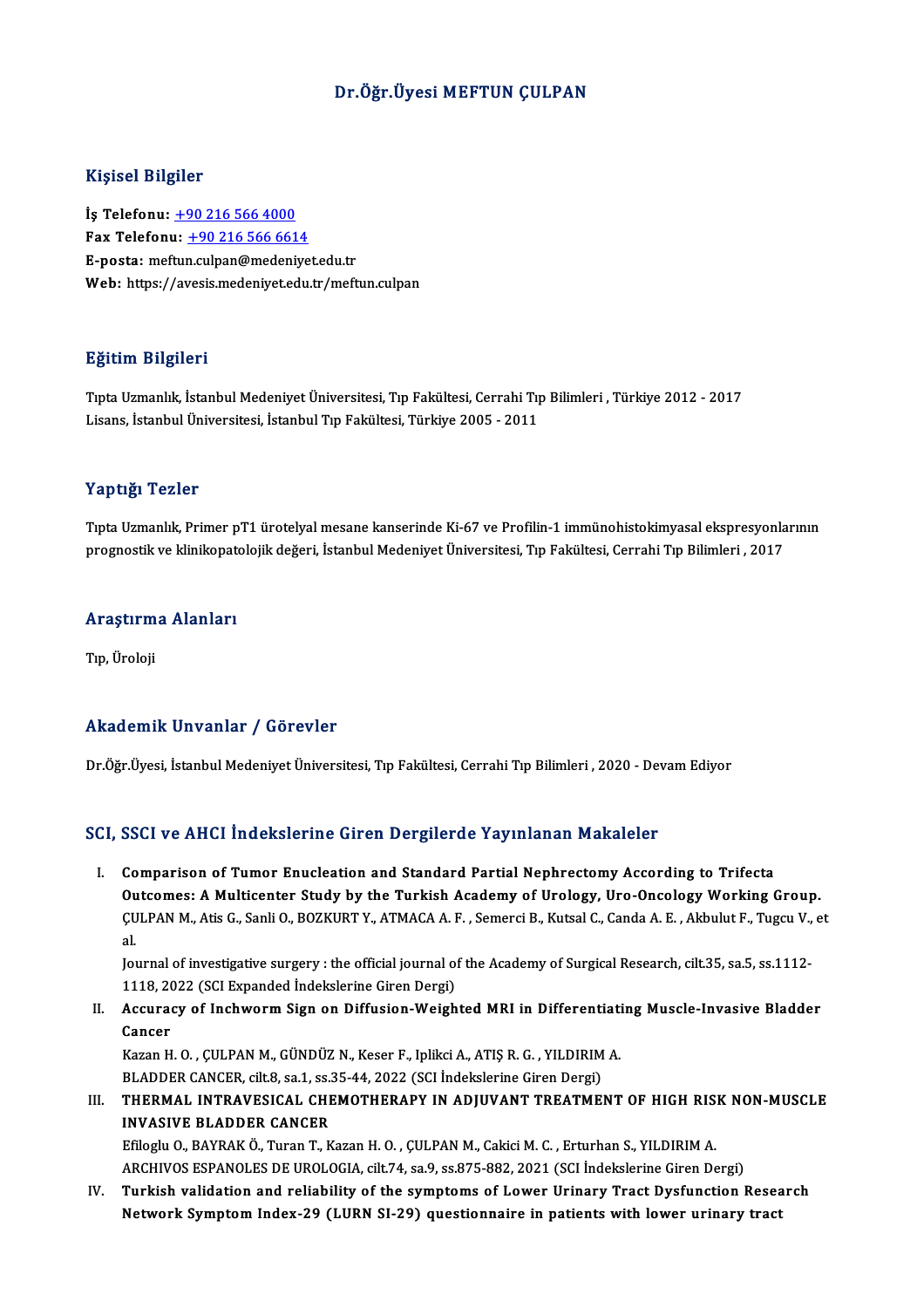symptoms

S**ymptoms**<br>ÇULPAN M., ACAR H. C. , Cella D., TAHRA A., Cakici M. C. , Efiloglu O., Atis G., YILDIRIM A.<br>NEUPOUROLOCY AND URODYNAMICS, 2021, (SCL indeksloping Circa Dergi) symptoms<br>ÇULPAN M., ACAR H. C. , Cella D., TAHRA A., Cakici M. C. , Efiloglu O., Atis G., Y.<br>NEUROUROLOGY AND URODYNAMICS, 2021 (SCI İndekslerine Giren Dergi)<br>Impact of dalay in systessanis survoillanse en nesunnanse and p

CULPAN M., ACAR H. C. , Cella D., TAHRA A., Cakici M. C. , Efiloglu O., Atis G., YILDIRIM A.<br>NEUROUROLOGY AND URODYNAMICS, 2021 (SCI Indekslerine Giren Dergi)<br>V. Impact of delay in cystoscopic surveillance on recurrence an NEUROUROLOGY AND URODYNAMICS, 2021 (SCI İndekslerine Giren Dergi)<br>Impact of delay in cystoscopic surveillance on recurrence and progr<br>non-muscle-invasive bladder cancer during the COVID-19 pandemic<br>CULBAN M. Keser E. ACAB Impact of delay in cystoscopic surveillance on recurrence and progression rates in patients with<br>non-muscle-invasive bladder cancer during the COVID-19 pandemic<br>ÇULPAN M., Keser F., ACAR H. C. , Otunctemur A., Kucuk E. V. non-muscle-invasive bladder cancer during the COVID-19 pandemic<br>CULPAN M., Keser F., ACAR H. C. , Otunctemur A., Kucuk E. V. , ERDEM S., Ozer M., Sen U. T<br>et al.<br>INTERNATIONAL JOURNAL OF CLINICAL PRACTICE, 2021 (SCI Indeks CULPAN M., Keser F., ACAR H. C. , Otunctemur A., Kucuk E. V. , ERDEM S., Ozer M., Sen U. T.<br>et al.<br>INTERNATIONAL JOURNAL OF CLINICAL PRACTICE, 2021 (SCI İndekslerine Giren Dergi)<br>The efficiency of prostate specific antisen et al.<br>INTERNATIONAL JOURNAL OF CLINICAL PRACTICE, 2021 (SCI Indekslerine Giren Dergi)<br>VI. The efficiency of prostate-specific antigen density measurement using three different methods on<br>the prediction of biochomical recu

## INTERNATIONAL JOURNAL OF CLINICAL PRACT<br>The efficiency of prostate-specific antigent<br>the prediction of biochemical recurrence<br>Danagiagh: Y.O., Keser E. Efilegh: O. CUI BAN I The efficiency of prostate-specific antigen density measurement using the<br>the prediction of biochemical recurrence<br>Danacioglu Y.O., Keser F., Efiloglu O., ÇULPAN M., Polat S., ATIŞ R. G., YILDIRIM A.<br>ACINC MALE silt 24. sa the prediction of biochemical recurrence<br>Danacioglu Y. O. , Keser F., Efiloglu O., ÇULPAN M., Polat S., ATIŞ R. G. , YILDIRIM A.<br>AGING MALE, cilt.24, sa.1, ss.15-23, 2021 (SCI İndekslerine Giren Dergi)

- VII. Prognostic and clinicopathologic value of ki-67 and profilin 1 immunohistochemical expression in primary pT1 urothelial bladder cancer Prognostic and clinicopathologic value of ki-67 and profilin 1 immunohistochemical exp<br>primary pT1 urothelial bladder cancer<br>Çulpan M., Turan T., Özkanlı S. Ş. , Zenginkinet T., Kazan Ö., Uçar T., Atış R. G. , Çaşkurlu T., Journal Of Cancer Research And Therapeutics, cilt.17, sa.2, ss.434-442, 2020 (SCI Expanded İndekslerine Giren<br>Dergi) Culpan<br>Journal<br>Dergi)<br>The ef Journal Of Cancer Research And Therapeutics, cilt.17, sa.2, ss.434-442, 2020 (SCI Expanded Indekslerine Giren<br>Dergi)<br>VIII. The effect of shock wave lithotripsy and retrograde intrarenal surgery on health-related quality of
- Dergi)<br>The effect of shock wave lithotripsy and retrograde intrarenal surge<br>life in 10-20 mm renal stones: a prospective randomized pilot study<br>Atis G. Gulpan M. Hear T. Sandagan E. Kagan H. O. Vilduum A The effect of shock wave lithotripsy and retrograde int<br>life in 10-20 mm renal stones: a prospective randomize<br>Atis G., Çulpan M., Ucar T., Sendogan F., Kazan H. O. , Yıldırım A.<br>UPOLITHIASIS 2020 (SCL İndekslerine Giren D life in 10-20 mm renal stones: a prospective randomized pilot study<br>Atis G., Çulpan M., Ucar T., Sendogan F., Kazan H. O., Yıldırım A. UROLITHIASIS, 2020 (SCI İndekslerine Giren Dergi)
- IX. Changes in Antimicrobial Resistance of Urinary Tract Infections in Adult Patients over a 5-Year

Caskurlu H., Culpan M., Erol B., Turan T., Vahaboglu H., Caskurlu T. Period<br>Caskurlu H., Culpan M., Erol B., Turan T., Vahaboglu H., Caskurlu T.<br>UROLOGIA INTERNATIONALIS, cilt.104, ss.287-292, 2020 (SCI İndekslerine Giren Dergi)<br>The Este of Pesidual Eragments After Petrograde Intrarenal Sur

- 
- Caskurlu H., Culpan M., Erol B., Turan T., Vahaboglu H., Caskurlu T.<br>UROLOGIA INTERNATIONALIS, cilt.104, ss.287-292, 2020 (SCI İndekslerine Giren Dergi)<br>X. The Fate of Residual Fragments After Retrograde Intrarenal Surgery UROLOGIA INTERNATIONALIS, cilt.104, ss.287-292, 2020 (SCI İndekslerine Giren Dergi)<br>The Fate of Residual Fragments After Retrograde Intrarenal Surgery in Long-Te<br>Atis G., Pelit E. S. , Culpan M., Gunaydin B., Turan T., Dan The Fate of Residual Fragments After Retrograde Intrarenal Surger<br>Atis G., Pelit E. S. , Culpan M., Gunaydin B., Turan T., Danacioglu Y. O. , Yildirim<br>UROLOGY JOURNAL, cilt.16, sa.1, ss.1-5, 2019 (SCI İndekslerine Giren De Atis G., Pelit E. S. , Culpan M., Gunaydin B., Turan T., Danacioglu Y. O. , Yildirim A., Caskurlu T.<br>UROLOGY JOURNAL, cilt.16, sa.1, ss.1-5, 2019 (SCI Indekslerine Giren Dergi)<br>XI. The activity and discussion points of #Ci
- UROLOGY JOURNAL, cilt.16, sa.1, ss.1-5, 2019 (SCI İndeksl<br>The activity and discussion points of #Circumcision<br>Ucar T., Culpan M., ÇAŞKURLU T., Karaman M., SILAY M. S.<br>INTERNATIONAL JOURNAL OF IMPOTENCE RESEARCH ci The activity and discussion points of #Circumcision through Twitter; a microblogging platform<br>Ucar T., Culpan M., ÇAŞKURLU T., Karaman M., SILAY M. S.<br>INTERNATIONAL JOURNAL OF IMPOTENCE RESEARCH, cilt.30, sa.5, ss.249-252, Ucar T<br>INTERI<br>Dergi)<br>Chang INTERNATIONAL JOURNAL OF IMPOTENCE RESEARCH, cilt.30, sa.5, ss.249-252, 2018 (SCI İndekslerine Gire<br>Dergi)<br>XII. Changes in antimicrobial resistance and demographics of UTIs in pediatric patients in a single<br>institution ove
- Dergi)<br>XII. Changes in antimicrobial resistance and demographics of UTIs in pediatric patients in a single<br>institution over a 6-year period Changes in antimicrobial resistance and demographics of UTIs in pediatric patients in a single<br>institution over a 6-year period<br>EROL B., CULPAN M., Caskurlu H., SARI U., Cag Y., Vahaboglu H., OZUMUT S. H. , KARAMAN M. İ. ,

institution over a 6-year period<br>EROL B., CULPAN M., Caskurlu H., SARI U., Cag Y., Vahaboglu H., OZUMUT S. H. , KARA<br>JOURNAL OF PEDIATRIC UROLOGY, cilt.14, sa.2, 2018 (SCI İndekslerine Giren Dergi)<br>Can intervels in eytrese EROL B., CULPAN M., Caskurlu H., SARI U., Cag Y., Vahaboglu H., OZUMUT S. H. , KARAMAN M. İ. , CASKURLU T.<br>JOURNAL OF PEDIATRIC UROLOGY, cilt.14, sa.2, 2018 (SCI İndekslerine Giren Dergi)<br>XIII. Can intervals in extracorpor

JOURNAL OF PEDIATRIC UROLOGY, cilt.14, sa.2, 2018 (SCI Indekslerine Giren Dergi)<br>Can intervals in extracorporeal shock wave lithotripsy sessions affect suce<br>upper ureteral stones? XIII. Can intervals in extracorporeal shock wave lithotripsy sessions affect success in the treatment of<br>upper ureteral stones?<br>Turan T., Efioglu O., Danacıoğlu Y. O. , Şendoğan F., Çulpan M., Günaydın B., ATIŞ R. G. , Cas

upper ureteral stones?<br>Turan T., Efioglu O., Danacıoğlu Y. O. , Şendoğan F., Çulpan M., Günaydın B., ATIŞ R. G. , Caskurlu T., YILDIRIM A.<br>VIDEOSURGERY AND OTHER MINIINVASIVE TECHNIQUES, cilt.13, sa.4, ss.507-511, 2018 (SC Turan<br>VIDEOS<br>Dergi)<br>DPEVA

Dergi)<br>XIV. PREVALENCE OF ANTIBIOTIC RESISTANCE IN FECAL FLORA BEFORE TRANSRECTAL ULTRASOUND-Dergi)<br>PREVALENCE OF ANTIBIOTIC RESISTANCE IN FECAL FLORA BEFORE TRANSRECTAL ULTRASOUND<br>GUIDED PROSTATE BIOPSY AND THE CLINICAL IMPACT OF TARGETED ANTIBIOTIC PROPHYLAXIS<br>Ozgur A. Agi<sup>e</sup> V. Cokban A. Borrin T. Conk C. Bulon PREVALENCE OF ANTIBIOTIC RESISTANCE IN FECAL FLORA BEFORE TRANSRECTAL UI<br>GUIDED PROSTATE BIOPSY AND THE CLINICAL IMPACT OF TARGETED ANTIBIOTIC PRO<br>Ozgur A., Asif Y., Gokhan A., Berrin T., Cenk G., Bulent E., Onur D., Meftu GUIDED PROSTATE BIOPSY AND THE CLINICAL IMPACT OF TARGETED ANTIBIOTIC PROPI<br>Ozgur A., Asif Y., Gokhan A., Berrin T., Cenk G., Bulent E., Onur D., Meftun C., Haluk V., Hulya C., et al.<br>ARCHIVOS ESPANOLES DE UROLOGIA, cilt.7 ARCHIVOS ESPANOLES DE UROLOGIA, cilt.70, sa.10, ss.852-858, 2017 (SCI Indekslerine Giren Dergi)

# Ozgur A., Asif Y., Gokhan A., Berrin T., Cenk G., Bulent E., Onur D., Meftun C., Haluk V., Hulya C., et al.<br>ARCHIVOS ESPANOLES DE UROLOGIA, cilt.70, sa.10, ss.852-858, 2017 (SCI İndekslerine Giren Dergi)<br>XV. Comparison of Comparison of Mini-percutaneous Nephrolithotomy and Retrogr<br>Preschool-aged Children<br>PELİT E.S., Atis G., Kati B., Akin Y., Ciftci H., Culpan M., Yeni E., Caskurlu T.<br>UPOLOCY, silt 101, se 21, 25, 2017 (SCL indekslerine Gir Preschool-aged Children<br>PELİT E. S. , Atis G., Kati B., Akin Y., Ciftci H., Culpan M., Yeni E., Cas.<br>UROLOGY, cilt.101, ss.21-25, 2017 (SCI İndekslerine Giren Dergi)<br>Companison of Bersutaneous Nophralithetomy and Betro

PELİT E. S. , Atis G., Kati B., Akin Y., Ciftci H., Culpan M., Yeni E., Caskurlu T.<br>UROLOGY, cilt.101, ss.21-25, 2017 (SCI İndekslerine Giren Dergi)<br>XVI. Comparison of Percutaneous Nephrolithotomy and Retrograde Intrar UROLOGY, cilt.101,<br>Comparison of P<br>mm Renal Stones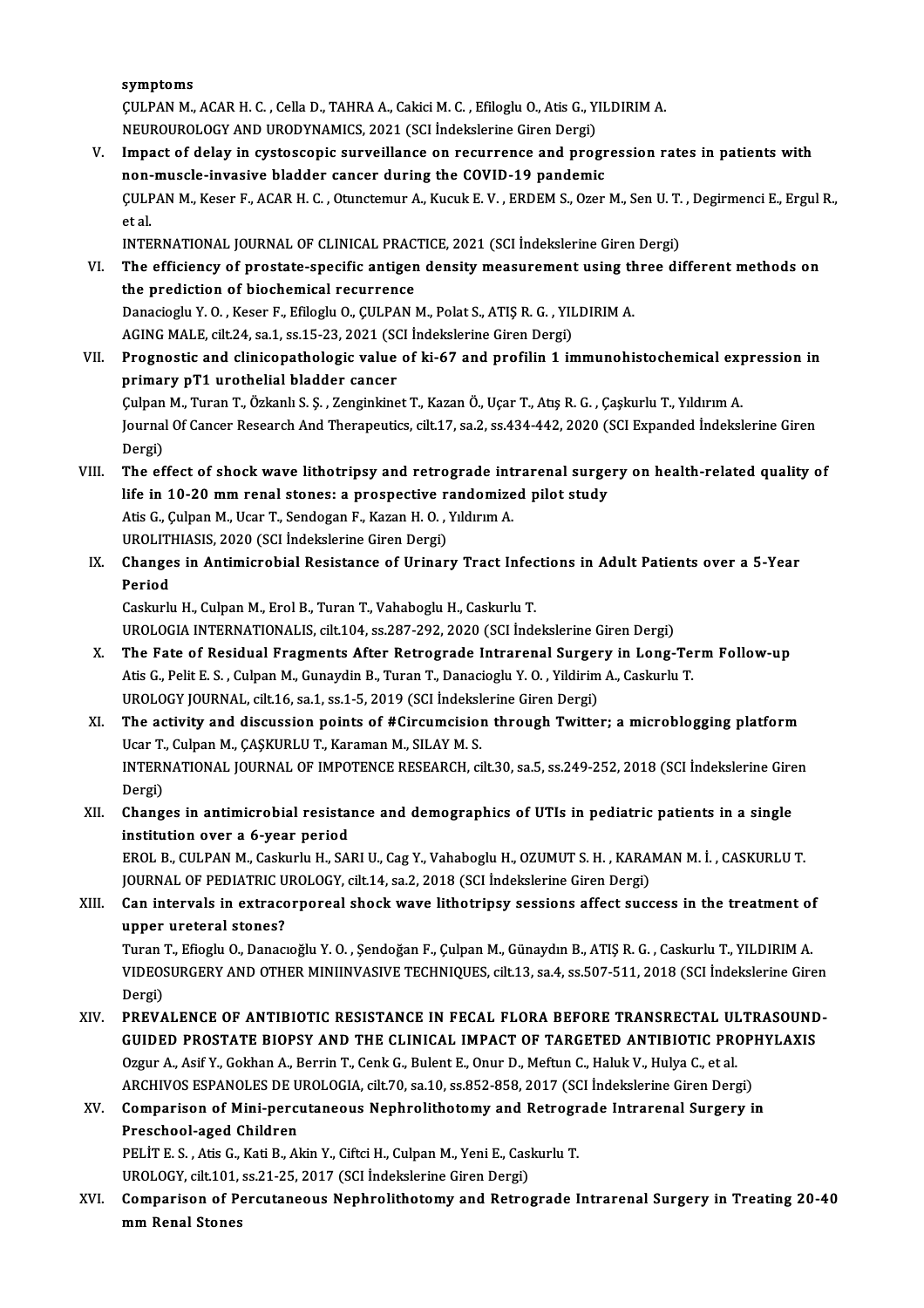Atis G., Culpan M., PELİT E. S. , Canakci C., Ulusi I., Gunaydin B., YILDIRIM A., Caskurlu T.<br>UPOLOCY IQUPNAL, silt 14, sa 3, ss 3995-2999, 2917 (SCL İndekalerine Ciren Dersi) Atis G., Culpan M., PELİT E. S. , Canakci C., Ulusi I., Gunaydin B., YILDIRIM A., Caskurlu<br>UROLOGY JOURNAL, cilt.14, sa.2, ss.2995-2999, 2017 (SCI İndekslerine Giren Dergi) UROLOGY JOURNAL, cilt.14, sa.2, ss.2995-2999, 2017 (SCI İndekslerine Giren Dergi)<br>Diğer Dergilerde Yayınlanan Makaleler

Iğer Dergilerde Yayınlanan Makaleler<br>I. Kasa İnvaze Olmayan Ürotelyal Mesane Kanserinde Tümör Grade Heterojenitesinin Klinik Önemi<br>Culpan M. Kesan E. İnliksi A. Kur G. Atıs P. G. Yılduyu A r Dergirer de Tay imanan Frandreici<br>Kasa İnvaze Olmayan Ürotelyal Mesane Kanserinde<br>Çulpan M., Keser F., İplikçi A., Kır G., Atış R. G. , Yıldırım A. Kasa İnvaze Olmayan Ürotelyal Mesane Kanserinde Tümör Grade Heterojeni<br>Çulpan M., Keser F., İplikçi A., Kır G., Atış R. G. , Yıldırım A.<br>Medeniyet Medical Journal, cilt.36, sa.4, ss.310-317, 2021 (Hakemli Üniversite Dergis Culpan M., Keser F., İplikçi A., Kır G., Atış R. G. , Yıldırım A.<br>Medeniyet Medical Journal, cilt.36, sa.4, ss.310-317, 2021 (Hakemli Üniversite Dergisi)<br>II. The clinical impact of androgen deprivation therapy on SARS-CoV-Medeniyet Medical Journal, cilt.36, sa.4, ss.310-317, 2021 (Hakemli Üniversite Dergisi) Kazan O., ÇULPAN M., Efilog O., Atis G., YILDIRIM A. se<mark>verity</mark><br>Kazan O., ÇULPAN M., Efilog O., Atis G., YILDIRIM A.<br>TURKISH JOURNAL OF UROLOGY, cilt.47, sa.6, ss.495-501, 2021 (ESCI İndekslerine Giren Dergi)<br>Sunnaslavisular lumph pada as the first presentation and late skip Kazan O., ÇULPAN M., Efilog O., Atis G., YILDIRIM A.<br>TURKISH JOURNAL OF UROLOGY, cilt.47, sa.6, ss.495-501, 2021 (ESCI İndekslerine Giren Dergi)<br>III. Supraclavicular lymph node as the first presentation and late skin metas TURKISH JOURNAL OF UROLOON<br>Supraclavicular lymph node<br>course for prostate cancer<br>Culpap M. Vildinim A. Tunap T. Supraclavicular lymph node as the firs<br>course for prostate cancer<br>Çulpan M., Yildirim A., Turan T., Caskurlu T.<br>TURKISH JOURNAL OF UROLOCY silt 4.4, 32 course for prostate cancer<br>Çulpan M., Yildirim A., Turan T., Caskurlu T.<br>TURKISH JOURNAL OF UROLOGY, cilt.44, sa.1, ss.75-78, 2018 (ESCI İndekslerine Giren Dergi)<br>Tek merkerin testis tümörü tedevisindeki yeklesumı ile güne Culpan M., Yildirim A., Turan T., Caskurlu T.<br>IV. TURKISH JOURNAL OF UROLOGY, cilt.44, sa.1, ss.75-78, 2018 (ESCI İndekslerine Giren Dergi)<br>IV. Tek merkezin testis tümörü tedavisindeki yaklaşımı ile güncel kılavuzların değ TURKISH JOURNAL OF UROLOGY, cilt.44, sa.1, ss.75-78, 2018 (ESCI İnde<br>Tek merkezin testis tümörü tedavisindeki yaklaşımı ile güncel k<br>Efiloğlu Ö., Turan T., Yıldırım A., Ulus İ., Çulpan M., Atış R. G. , Çaşkurlu T.<br>Yoni Üre

Tek merkezin testis tümörü tedavisindeki yaklaşımı ile güncel kılavuzların d<br>Efiloğlu Ö., Turan T., Yıldırım A., Ulus İ., Çulpan M., Atış R. G. , Çaşkurlu T.<br>Yeni Üroloji Dergisi, cilt.12, sa.1, ss.28-31, 2017 (Diğer Kurum Efiloğlu Ö., Turan T., Yıldırım A., Ulus İ., Çulpan M., Atış R. G. , Çaşkurlu T.<br>Yeni Üroloji Dergisi, cilt.12, sa.1, ss.28-31, 2017 (Diğer Kurumların Hakemli Dergi<br>V. Mixed Epithelial and Stromal Tumor of the Kidney: A Ra

Yeni Üroloji Dergisi, cilt.12, sa.1, ss.28-31, 2017 (Diğer Kurumların Hakem<br>Mixed Epithelial and Stromal Tumor of the Kidney: A Rare Case F.<br>Özkanlı S. Ş. , Engin Zerk P., Zemheri E., Çulpan M., Zenginkinet T., Aydın A.<br>Jo Özkanlı S. Ş. , Engin Zerk P., Zemheri E., Çulpan M., Zenginkinet T., Aydın A.<br>Journal of Medical Cases, cilt.5, sa.6, ss.362-365, 2014 (Diğer Kurumların Hakemli Dergileri)

### Kitap & Kitap Bölümleri

- Itap & Kitap Bölümleri<br>I. Prostat kanseri metastatik hastalıkta tedavi<br>Culpen M. Yıldınım A pan Marcup Bordini<br>Prostat kanseri me<br>Çulpan M., Yıldırım A. Prostat kanseri metastatik hastalıkta tedavi<br>Çulpan M., Yıldırım A.<br>Güncel Üroloji 2. Baskı, Prof. Dr. M. Önder Yaman,Prof. Dr. Ateş Kadıoğlu,Prof. Dr. Ali İhsan Taşçı, Editör, Nobel<br>Yayın Dağıtım, İstanbul, 98.630.640.201 Çulpan M., Yıldırım A.<br>Güncel Üroloji 2. Baskı, Prof. Dr. M. Önder<br>Yayın Dağıtım, İstanbul, ss.629-640, 2018<br>Lanansekanik, Ürolojinin Tamel Prens Yayın Dağıtım, İstanbul, ss.629-640, 2018<br>II. Laparoskopik Ürolojinin Temel Prensipleri
- Çulpan M., Atış R. G. Laparoskopik Ürolojinin Temel Prensipleri<br>Çulpan M., Atış R. G.<br>Güncel Üroloji 2. Baskı, Prof. Dr. M. Önder Yaman,Prof. Dr. Ateş Kadıoğlu,Prof. Dr. Ali İhsan Taşçı, Editör, Nobel<br>Yayın Doğtum İstanbul, 65.780.705.2019 Çulpan M., Atış R. G.<br>Güncel Üroloji 2. Baskı, Prof. Dr. M. Önder<br>Yayın Dağıtım, İstanbul, ss.789-795, 2018<br>Lager yardımlı lanaroskanik narsiyel Yayın Dağıtım, İstanbul, ss.789-795, 2018<br>III. 1. Lazer yardımlı laparoskopik parsiyel nefrektomi

## Yayın Dağıtım, İstanbul, ss.789-7<sup>,</sup><br>Lazer yardımlı laparoskopik<br>Çulpan M., Atış R. G. , Çaşkurlu T.<br>Ürolojide Lazer Kullanımı Prof I. Ürolojide Lazer Kullanımı, Prof. Dr. Turhan Çaşkurlu,Doç. Dr. Gökhan Atış, Editör, Nobel Yayın Dağıtım, İstanbul,<br>ss.65-68, 2017 Culpan M., Atış<br>Ürolojide Lazer<br>ss.65-68, 2017<br>Ürotra darlıkl Ürolojide Lazer Kullanımı, Prof. Dr. Turh.<br>ss.65-68, 2017<br>IV. Üretra darlıklarında lazer kullanımı

# ss.65-68, 2017<br><mark>Üretra darlıklar</mark><br>Çulpan M., Erol B.<br>Ürolojide lazer ku

Üretra darlıklarında lazer kullanımı<br>Çulpan M., Erol B.<br>Ürolojide lazer kullanımı, Prof. Dr. Turhan Çaşkurlu,Doç. Dr. Gökhan Atış, Editör, Nobel Yayın Dağıtım, İstanbul,<br>98.51.58.2017 Culpan M., Erol<br>Ürolojide lazer<br>ss.51-58, 2017<br>Sistemetride V. Sistometride stres üriner inkontinans

ÇulpanM.,GürbüzC.

Sistometride stres üriner inkontinans<br>Çulpan M., Gürbüz C.<br>Pratik Ürodinami, Cenk Gürbüz,Burhan Coşkun, Editör, Nobel Yayın Dağıtım, İstanbul, ss.93-97, 2017<br>Dolum Sistametri Pratik Ürodinami, Ce<mark>:</mark><br>Dolum Sistometri<br>Çulpan M., Gürbüz C.<br><sup>Dnotil: Ürodinami, Co</sup>

## VI. Dolum Sistometri<br>Culpan M., Gürbüz C.

Dolum Sistometri<br>Çulpan M., Gürbüz C.<br>Pratik Ürodinami, Cenk Gürbüz,Burhan Coşkun, Editör, Nobel Yayın Dağıtım, İstanbul, ss.33-41, 2017<br>Prestat Kanseri Metestatik Hestalıkta Tedevi Pratik Ürodinami, Cer<br><mark>Prostat Kanseri Me</mark><br>Çulpan M., Yıldırım A.

## VII. Prostat Kanseri Metastatik Hastalıkta Tedavi<br>Çulpan M., Yıldırım A.